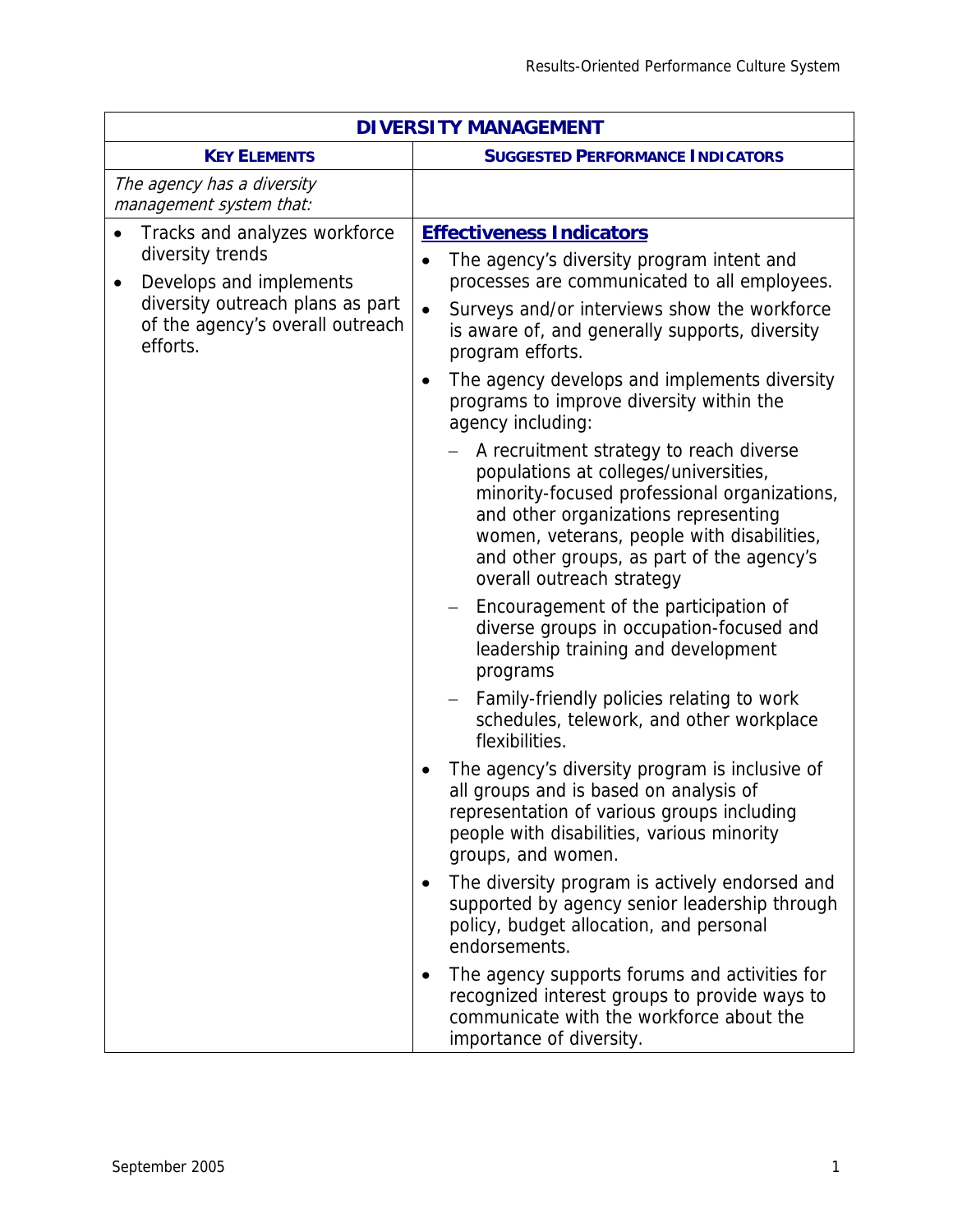| <b>DIVERSITY MANAGEMENT</b>                           |                                                                                                                                                                                                                                                                                                                                     |  |
|-------------------------------------------------------|-------------------------------------------------------------------------------------------------------------------------------------------------------------------------------------------------------------------------------------------------------------------------------------------------------------------------------------|--|
| <b>KEY ELEMENTS</b>                                   | <b>SUGGESTED PERFORMANCE INDICATORS</b>                                                                                                                                                                                                                                                                                             |  |
| The agency has a diversity<br>management system that: |                                                                                                                                                                                                                                                                                                                                     |  |
|                                                       | Managers, supervisors, and employees receive<br>$\bullet$<br>training from an agency-developed, diversity-<br>related training curriculum.                                                                                                                                                                                          |  |
|                                                       | The respect for diversity index score from<br>$\bullet$<br>OPM's Federal Human Capital Survey indicates<br>employees perceive their organization respects<br>and welcomes the diversity that makes up the<br>Federal workforce.                                                                                                     |  |
|                                                       | Data on human resources program and system<br>$\bullet$<br>decisions/actions (e.g., complaints; personnel<br>actions such as selections, promotions, and<br>disciplinary actions) are analyzed in the context<br>of empirical information about the agency's<br>employment practices, to verify discrimination<br>is not occurring. |  |
|                                                       | The agency provides resources in accessible<br>formats.                                                                                                                                                                                                                                                                             |  |
|                                                       | <b>Compliance Indicators</b>                                                                                                                                                                                                                                                                                                        |  |
|                                                       | The Federal Equal Opportunity Recruitment<br>Program (FEORP) [5 CFR 720.205], the<br>Disabled Veterans Affirmative Action Program<br>(DVAAP) [5 CFR 720.304], and other outreach<br>programs are implemented in accordance with<br>5 U.S.C. 7201 and the following Federal Equal<br>Employment Opportunity (EEO) laws:              |  |
|                                                       | - Title 7 of the Civil Rights Act of 1964 (Title<br>7)                                                                                                                                                                                                                                                                              |  |
|                                                       | Equal Pay Act of 1963 (EPA)                                                                                                                                                                                                                                                                                                         |  |
|                                                       | Age Discrimination in Employment Act of<br>1967 (ADEA)                                                                                                                                                                                                                                                                              |  |
|                                                       | Title 1 and title 5 of the Americans with<br>Disabilities Act of 1990 (ADA)                                                                                                                                                                                                                                                         |  |
|                                                       | Sections 501 and 505 of the Rehabilitation<br>Act of 1973                                                                                                                                                                                                                                                                           |  |
|                                                       | Civil Rights Act of 1991.                                                                                                                                                                                                                                                                                                           |  |
|                                                       | [Note: The Equal Employment Opportunity<br>Commission is the jurisdictional authority for<br>the EEO laws listed immediately above, not                                                                                                                                                                                             |  |